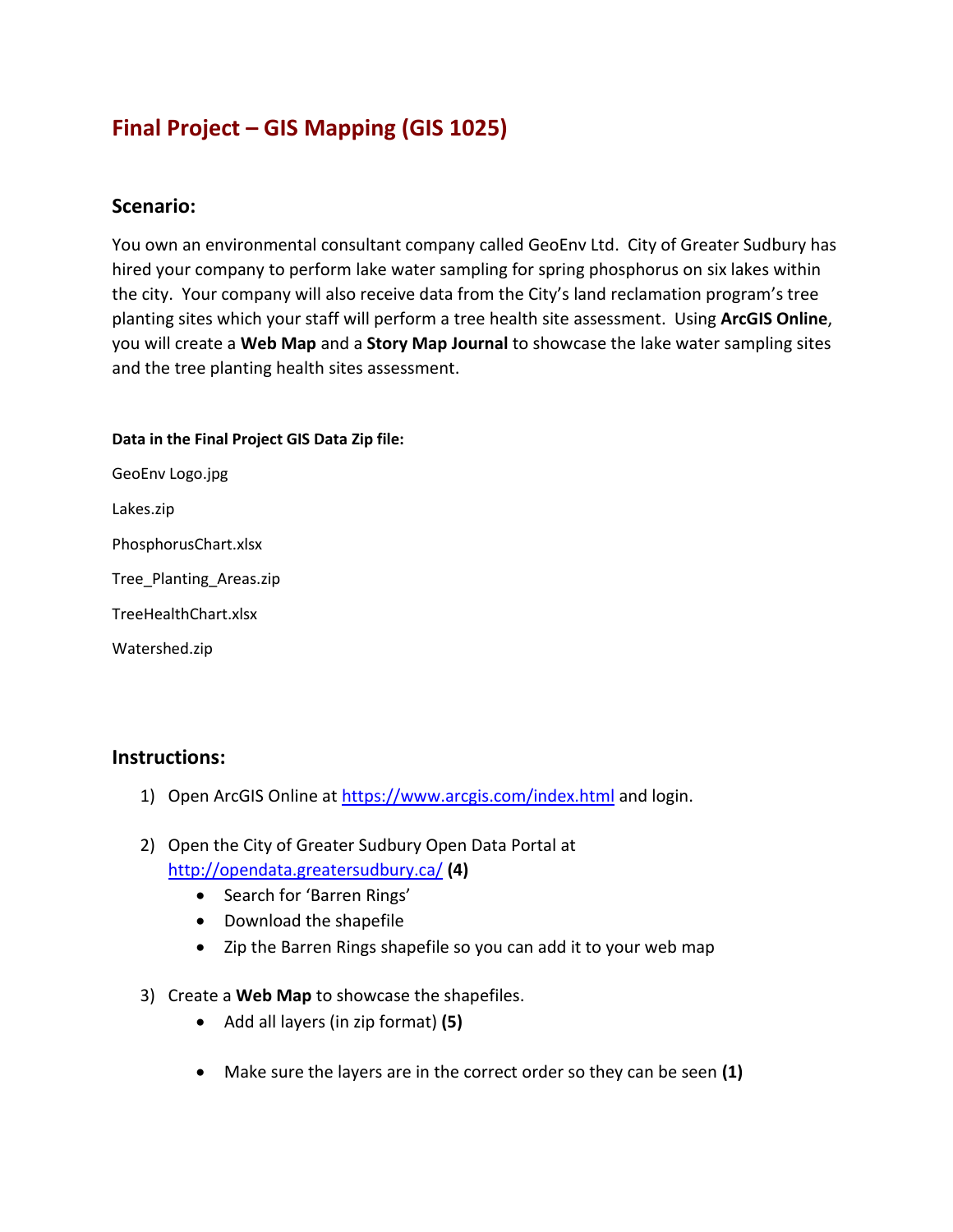- Save your Web Map as **(2)** :
	- o Title: Environmental Web Map (First/Last Name)
	- o Tags: Environment
	- o Summary: Final Project Web Map
- Change the symbology and color on your layers so your audience can understand your legend **(10)**
	- o Unique symbols for the watershed names
	- $\circ$  Unique symbols for the tree planting sites' health Condition attribute
	- $\circ$  Unique symbols for the lakes' Thermal attribute and create labels using the Levels attribute (phosphorus levels)
	- $\circ$  Unique symbol for the barren rings (Layer attribute). Eliminate the Fill for both layers (Barren and Semi-Barren) so you can see the Outline of the polygons only
	- Make sure you share your map with the Cambrian College group
	- Paste the URL here **(1)**: https://arcg.is/0e1ebi0

### 4) Creating a **Story Map**

- o In the Content section, create a **Story Map (20)**
	- o Create app > StoryMaps
	- o Title**:** Environmental Assessment Project (First/Last Name)
	- o Short introduction or subtitle: Final Project Story Map Journal
- o Add a map section as an introduction to your Story Map **(20)**
	- $\circ$  Overall view of the study area with all layers
	- $\circ$  Find a photo that represent the City of Greater Sudbury's environmental initiatives (stock photo on the internet)
	- o Add the GeoEnv Ltd logo
	- o Add the following text: GeoEnv Ltd performed an environmental assessment on six lakes and thirty one tree planting sites with the City of Greater Sudbury. The following story map will showcase our lake water sampling spring phosphorus results and our tree planting health assessment results via maps and photos.
- o Add a section for the lake water sampling of spring phosphorus **(6)**
	- o Add a map that only shows the lakes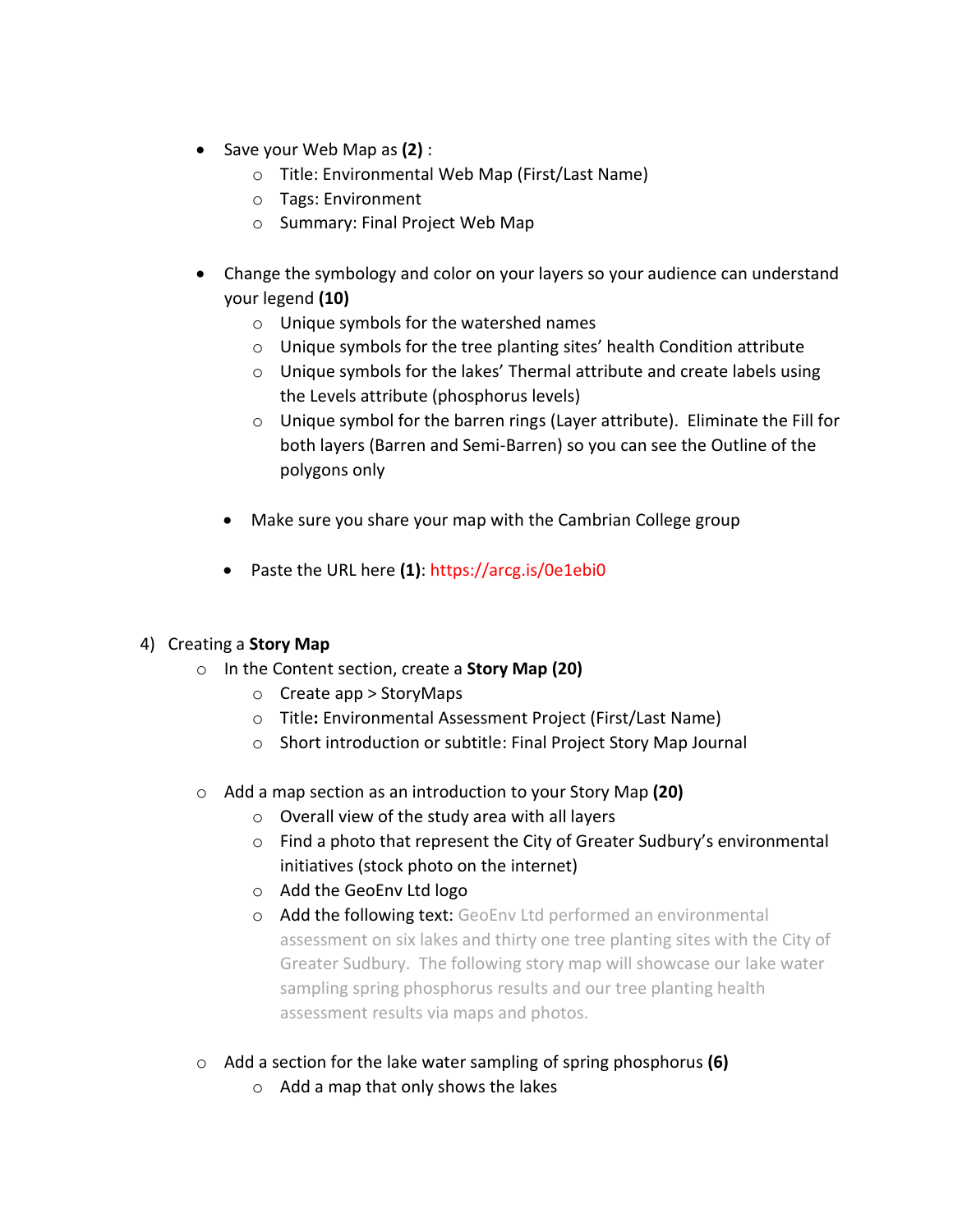- $\circ$  Find a photo (on the internet) that represent that activity
- o Create a chart in excel using the *PhosphorusChart* excel file and add it in this section
- o Add text to describe what is spring phosphorus and what is considered a high concentration of phosphorus in a lake
- o Add a section for the tree planting health assessment sites **(6)**
	- $\circ$  Add a map that only illustrates the tree planting sites
	- $\circ$  Find a photo (on the internet) that represent that activity
	- o Create a chart in excel using the *TreeHealthChart* excel file and add it in this section
	- o Add text to describe what is land reclamation (tree planting) and what is considered a healthy forest
- o Add a section for the watersheds **(6)**
	- o Add a map that only represents the watersheds
	- o Find a photo (on the internet) that represent a watershed
	- o Add text to describe what is watershed and why is it important to a community
- o Add a section for the barren rings **(6)**
	- o Add a map that only showcases the barren rings
	- $\circ$  Find a photo (on the internet) that represent the barren and semi-barren rings in Sudbury
	- $\circ$  Add text to describe how the barren rings were created and how the City of Greater Sudbury is working on regreening those area (ie. rings)
- o Make sure you share your story map with the Cambrian College group
- o Paste the URL here **(1)**:

### **Answer the following questions:**

- 1) The following lake is found in which watershed? **(6)**
	- a) Lake Wanapitei
	- b) Whitson Lake
	- c) Whitewater Lake
	- d) Ramsey Lake